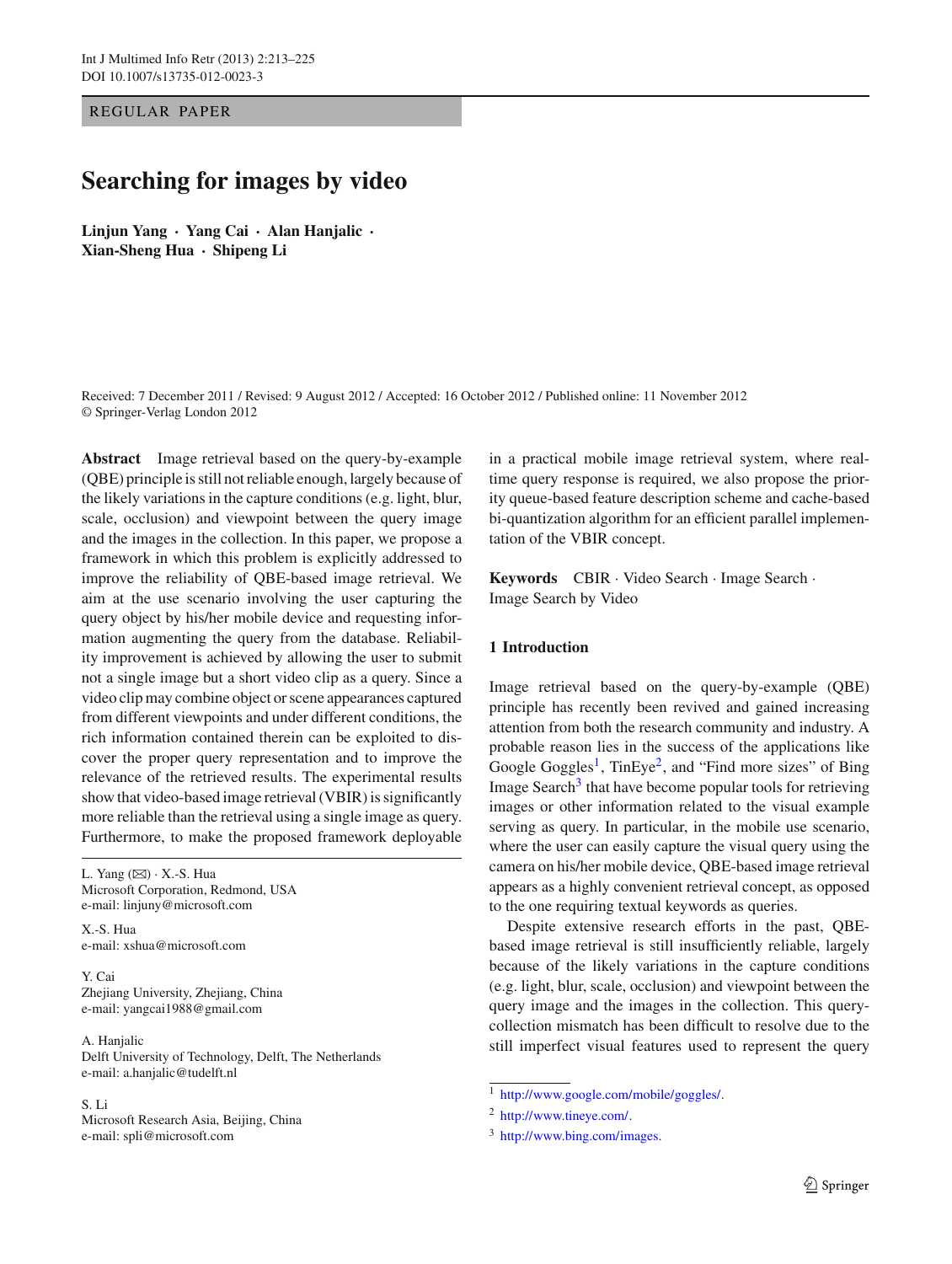and the collection images. While, for instance, the SIFT features [\[8\]](#page-12-0) are effective in general, they are still insufficiently capable of handling the variations in blur and occlusion. Furthermore, in a typical SIFT-based image representation using visual words [\[15](#page-12-1)], the visual word quantization degrades the retrieval reliability to trade off for the scalability of the retrieval system. However, even if the problems related to the varying capture conditions can be avoided, the likely mismatch between the query and collection images in terms of the viewpoint from which an object or a scene are captured still remains the main obstacle for the successful practical adoption of QBE-based image retrieval. This obstacle is particularly critical since it makes the retrieval performance inconsistent with a user's expectations. For example, a user may expect a good retrieval result given a query image of a high quality. However, a high-quality query may perform worse than a low-quality one if the object in the high-quality query is captured from a very different viewpoint from that for the collection images. This problem is illustrated in Fig. [2](#page-3-0) using a set of queries which are visually similar. The frames extracted from a video clip about a landmark of the Oxford University are used to query the images in the Oxford building dataset [\[1\]](#page-12-2). As shown in Fig. [2,](#page-3-0) the retrieval performance varies greatly if different video frames are taken individually as queries, although they all show the same object and are visually similar.

While the example in Fig. [2](#page-3-0) is used to illustrate the querycollection mismatch problem as the main reason for unreliable QBE-based image retrieval, this example also reveals a potential effective solution to this problem. Multiple images of the same object that are characterized by different capture conditions and viewpoints could, namely, be aggregated together to extract the information for creating a more robust representation of the query object, a representation that is more complete than if any of the individual images are used as query alone. Although multiple images of the same object can be collected in various ways, a video capturing the object provides the most intuitive way to generate such a complex query, as it removes the need for the user to decide about the type and number of images to take for the same object. We therefore refer to this promising solution to the querycollection mismatch problem further as video-based image retrieval (VBIR).

Video-based image retrieval is also regarded as a useful extension to QBE video retrieval [\[20\]](#page-12-3), which uses video query to retrieve videos in the collection. Compared with QBE-based video retrieval, VBIR can provide an alternative way to satisfy users in many application scenarios. First, although a video contains more information than a single image, it may be more convenient for users to browse image search results than video search results in a hand-held small screen device. Furthermore, video browsing suffers from adaptation problem in small screen devices. Second, the metadata accompanied with or the web pages containing an image are usually more descriptive and informative for users to understand the contained object than that for a video.

In this paper, we investigate the potential of the VBIR concept for improving QBE-based image retrieval. Due to the convenience of video capture in a mobile search scenario and the high practical importance of successfully realizing QBE-based image retrieval there, we focus on this particular scenario. As a consequence, we not only propose a method for improving the quality of retrieval results using the VBIR concept, but also a method for improving the retrieval efficiency under this retrieval concept.

The paper is organized as follows. After reviewing the related work and positioning our contribution with respect to it in Sect. [2,](#page-1-0) we provide in Sect. [3](#page-2-0) an overview of our proposed VBIR framework. Then, in Sect. [4,](#page-2-1) we describe the key components of the framework in more detail, which is followed in Sect. [5](#page-5-0) by the description of the proposed algorithms for improving the retrieval efficiency. The experimental evaluation of the proposed approach is presented in Sect. [6,](#page-7-0) followed by the conclusions and prospectives for future work in Sect. [7.](#page-11-0)

# <span id="page-1-0"></span>**2 Related work**

QBE-based image retrieval is one of the first retrieval paradigms introduced in the field of multimedia information retrieval, and has been extensively studied already for two decades [\[5](#page-12-4)[,16\]](#page-12-5). Since recently, it has gained increasing attention due to a number of successful commercial applications built on this retrieval paradigm. For example, TinEye released a reverse image search engine to retrieve web pages containing the near-duplicates of the query image. Bing Image Search released a new feature called "Find more sizes", which allows users to retrieve different sizes of images that are near-duplicates of the query image. Particularly addressing the challenge of image retrieval in a mobile use scenario, Google Goggles was developed to allow search for information using an image captured by a mobile phone. The retrieval mechanisms underlying these applications are mostly based on image representation and matching using SIFT features [\[8](#page-12-0)] and the concept of bag-of-visual-words [\[13](#page-12-6),[15\]](#page-12-1) derived from these features.

While the development of SIFT-based image representation solutions has been remarkable over the past several years, it is unrealistic to expect that this development could lead to a perfect image representation for any retrieval use case. Therefore, the idea behind the VBIR concept proposed in this paper is not to work towards an improved feature-based image representation, but rather to put the currently available and imperfect features into a good use, by incorporating relevant auxiliary information. Working in this direction, Yang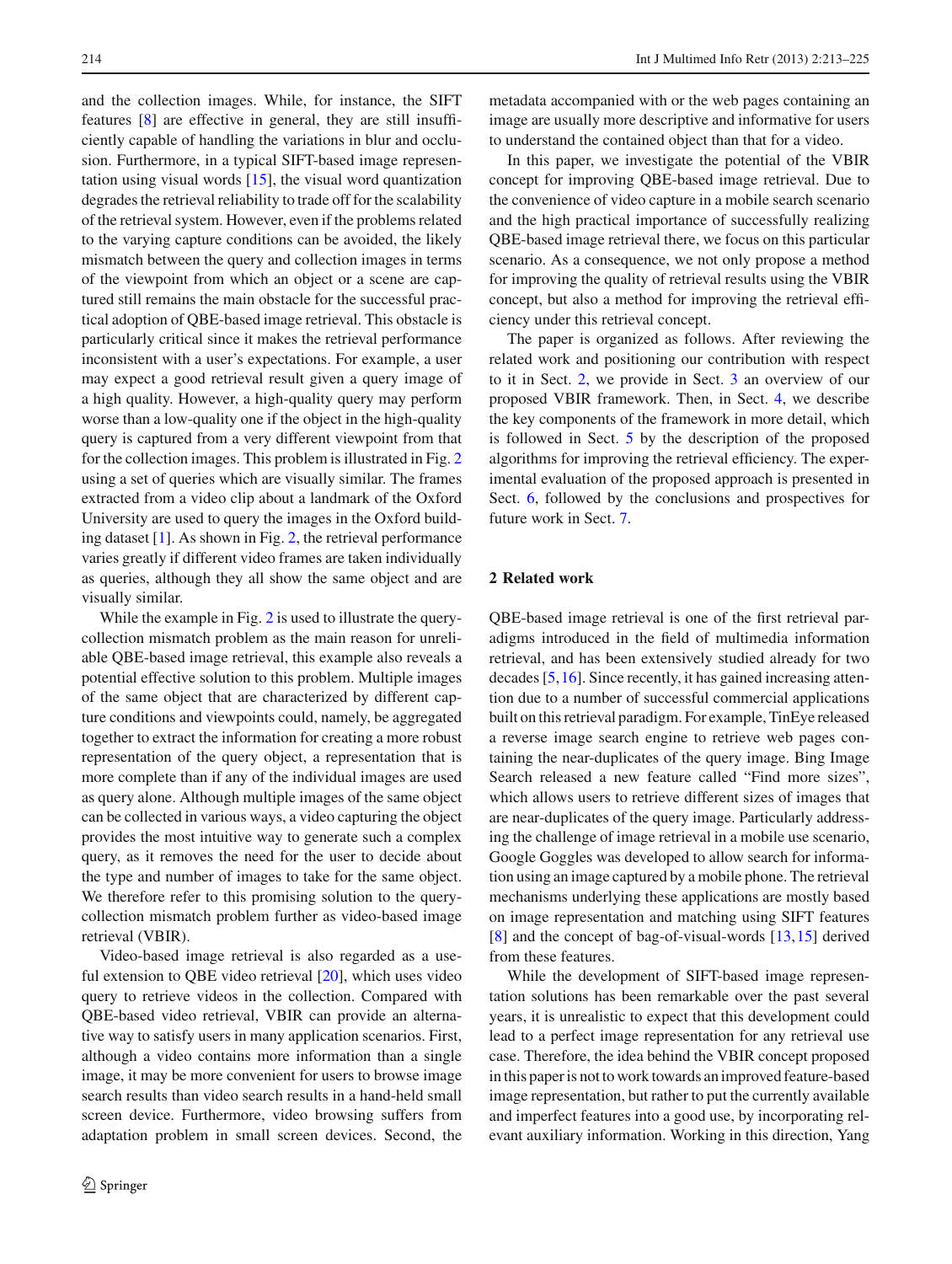et al. [\[21](#page-12-7)] proposed to incorporate the visual context of the object captured by the query image to enrich the visual query representation and in this way improve the relevance of the retrieved images. In this paper, we enrich the query representation by drawing benefit from the information contained in the multiple frames of the query video to compensate for the deficiencies of a single-image query.

The proposed VBIR approach is partially related to several recent works in the field. In [\[14](#page-12-8)] Sivic et al. proposed an application to retrieve the shots in a given video similar to the query shot in terms of the object of interest captured in the query shot. There, feature tracking is used to identify the object of interest in the frames of the query shot. Then, the search is performed using different frames in the query shot individually as query images, after which the partial results are aggregated into the final search result. Compared to [\[14](#page-12-8)], we also use a video clip as query, but target the general (unconstrained) image search problem. Furthermore, we explicitly address the problem of improving the query representation by searching for the most stable feature points and by constructing query expansion using synonyms. Finally, we propose a comprehensive solution to VBIR including the postprocessing of the search results using reranking and taking into account the issues related to the implementation efficiency in view of the targeted mobile image search scenario.

Query expansion using an automatically constructed synonym is a well-known technique in information retrieval [\[11\]](#page-12-9) and has been utilized in [\[4](#page-12-10)[,18](#page-12-11)] for improving image retrieval performance.While in [\[4](#page-12-10),[10,](#page-12-12)[18\]](#page-12-11) the synonym is learned from the database, in our approach the synonym is learned from the query video, which is more effective and also more adapted to the user's current search intent. Although in both [\[17](#page-12-13)] and our approach video is used as the context to improve image retrieval, our proposed approach is different from [\[17](#page-12-13)] in that we use the video directly as query, while in [\[17](#page-12-13)] the video context is used to learn the parameters offline for a domainspecific image feature representation. As a result, the developed approaches are entirely different.

The research on efficient implementation of image retrieval systems has mainly focused on searching for efficient image representation features [\[2\]](#page-12-14) and on efficient implementation of existing features [\[6](#page-12-15)]. Wagner et al. [\[19\]](#page-12-16) proposed to utilize the feature tracking results to reduce unnecessary detection of feature points for an efficient implementation of image search on mobile phones. Our proposed priority queue- based feature description addresses this efficiency problem in a different way, namely by optimally using the limited time budget. The visual word quantization is often realized using fast approximate nearest neighbor search [\[12](#page-12-17),[13\]](#page-12-6). However, the feature points are mostly quantized independently. To exploit the redundancy across the frames in a video, we propose the cache-based bi-quantization to quantize the feature points jointly to further reduce the time cost.



<span id="page-2-2"></span>**Fig. 1** System overview of the proposed video-based image retrieval (VBIR) framework

# <span id="page-2-0"></span>**3 Video-based image retrieval**

A system overview of our proposed VBIR framework is illustrated in Fig. [1.](#page-2-2) The considered use scenario is that users first capture a video clip on the object of interest using their mobile devices and then submit it to the VBIR system to retrieve images or other information relevant to the object of interest. The retrieved images can be browsed by users, or the metadata associated with these images can be presented to help users understand the observed object.

When a query video is submitted to the system it is decoded into a frame sequence and the local features, such as SIFT [\[8](#page-12-0)], are extracted from each frame. The features are then quantized into visual words based on already built visual codebook. The codebook is built in the same way as in a typical QBE-based image retrieval system, namely using Approximate Kmeans algorithm [\[13\]](#page-12-6). Then the SIFT features are mapped onto visual words using hierarchical Kmeans tree algorithm [\[12\]](#page-12-17). The generated visual words for all the images in the collection are indexed using the inverted file structure [\[11](#page-12-9)]. Furthermore, frame-level visual words aggregated over video frames are used to derive an improved query representation. Finally, we retrieve the images from the collection based on the improved query representation and present the results to users. In the following section, we focus on the core of our system, where the improved query representation is derived from multiple video frames and used to improve the retrieval results.

# <span id="page-2-1"></span>**4 The proposed approach**

Given the visual words extracted from all video frames and the temporal structure information in the query video, we need to appropriately process the video query and design a retrieval model, to draw maximum benefit from the rich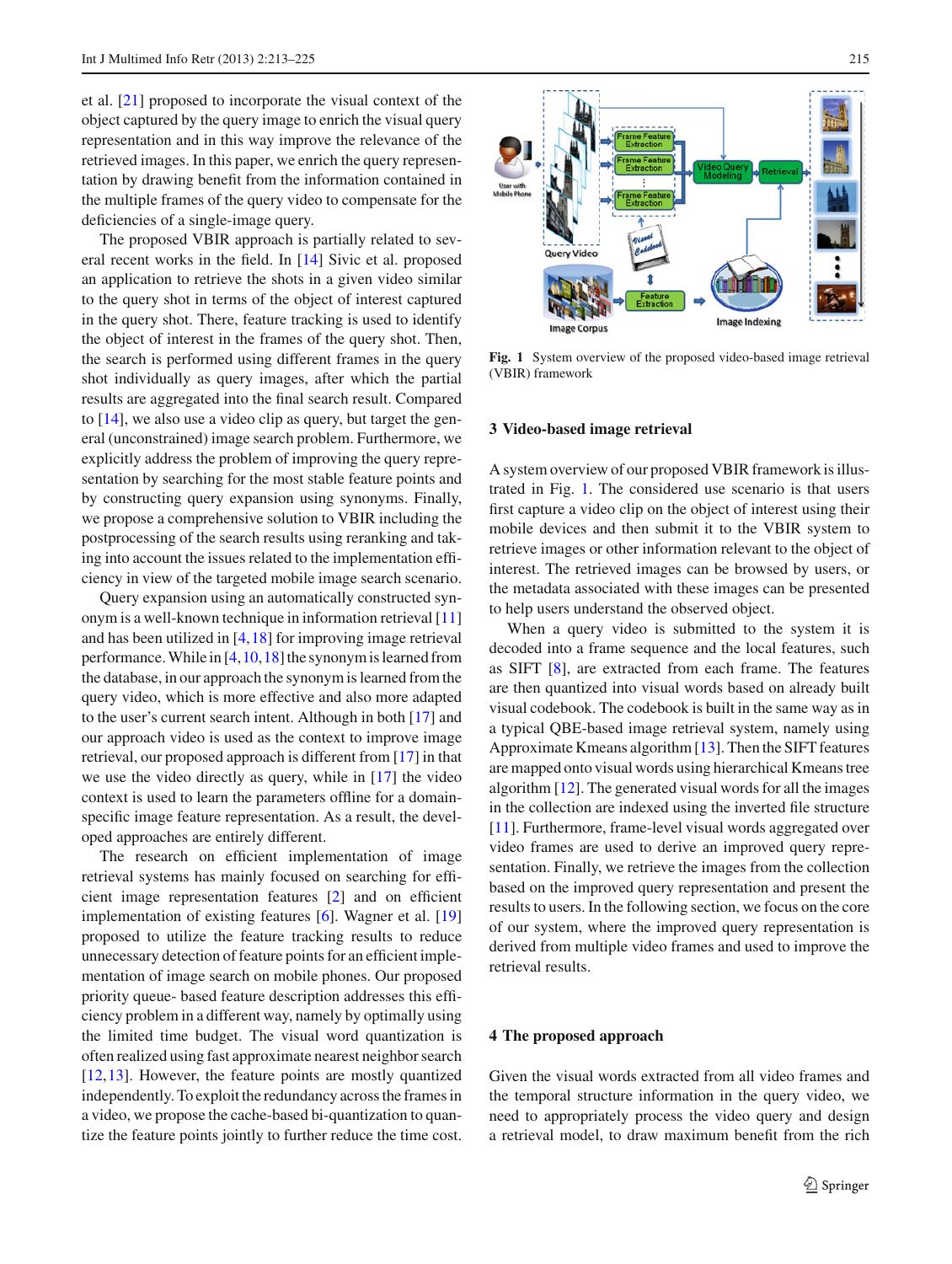<span id="page-3-0"></span>**Fig. 2** Illustration of the variance in the retrieval performance using different captures of the same visual object as query. The query images are extracted from the segment beginning at 7 s and ending at 27 s of the video found at [http://www.youtube.](http://www.youtube.com/watch?v=ehPaPXaxQio) [com/watch?v=ehPaPXaxQio](http://www.youtube.com/watch?v=ehPaPXaxQio)



9 17 25 33 41 49 57 65 73 81 89 97 105 113 121 129 137 145 153 161 169 177 185 193 201 209 217 225 233 241 249 257 265 273 281 289 297 305 313 321 329 337 345 353 361 369 377 385 393 401 409 417 425 433 441 449 457 465 473 481 489 497



0

 $\overline{ }$ 

<span id="page-3-1"></span>**Fig. 3** The flowchart of the proposed VBIR approach zooming in on the query processing and retrieval steps

information contained in the query video. Figure [3](#page-3-1) illustrates the flowchart of the proposed VBIR approach zooming in on the query processing and retrieval steps. In the query processing step, we first perform feature tracking among the detected SIFT feature points over adjacent video frames and then find "good" points, which are stable and therefore able to represent the query well. After that, the good points are aggregated into a histogram to obtain a first improved query representation. This representation is then further expanded based on the mined synonyms. In the retrieval step, temporal consistency reranking is introduced to further refine the search result obtained by a general image retrieval model based on the expanded query. In the following, we will describe the elements of the flowchart in Fig. [3](#page-3-1) in more detail.

# 4.1 Corresponding SIFT points among frames

First, we track the SIFT points over all video frames to construct the corresponded point sequences. Here, the corresponded point sequence is defined as a sequence composed of the SIFT points in temporarily adjacent frames, which can be corresponded by tracking. The construction of corresponded point sequences is performed as follows. For each pair of temporally adjacent frames in the query video, we first track the SIFT points detected in the previous frame using Lucas and Kanade optical flow algorithm [\[9\]](#page-12-18) implemented in OpenCV and modified using image pyramids [\[3](#page-12-19)]. Then, the tracked positions in the subsequent frame are further aligned to the detected SIFT points. Specifically, we find all the SIFT points which are not more than one pixel far from the tracked positions as the tracked SIFT points. The process is repeated for each pair of adjacent frames in the query video to produce many corresponded point sequences, each of which comprises a sequence of tracked SIFT points across video frames.

All the corresponded point sequences obtained using the procedure described above comprise the set *S*, where  $S_k$  =  ${p_i^j}$  is the *k*th element of *S* and represents the *k*th point sequence comprising several SIFT points and  $p_i^j$  represents the *j*th SIFT point in the *i*th frame. For the convenience of implementation, those SIFT points which cannot be corresponded are also added into the point sequence set. Consequently, each of these sequences comprises only one SIFT point.

# <span id="page-3-2"></span>4.2 Finding good points

We assume that a good point that is reliable for retrieval should have the following properties. First, it can be tracked and corresponded in multiple adjacent frames, which states that it is stable and clearly identifiable. Second, it should gravitate towards the center of the frame, which is due to our observation that people usually tend to put the object of interest in the center of the frames when capturing a video, so the central points are more likely to be related to a users' search intent.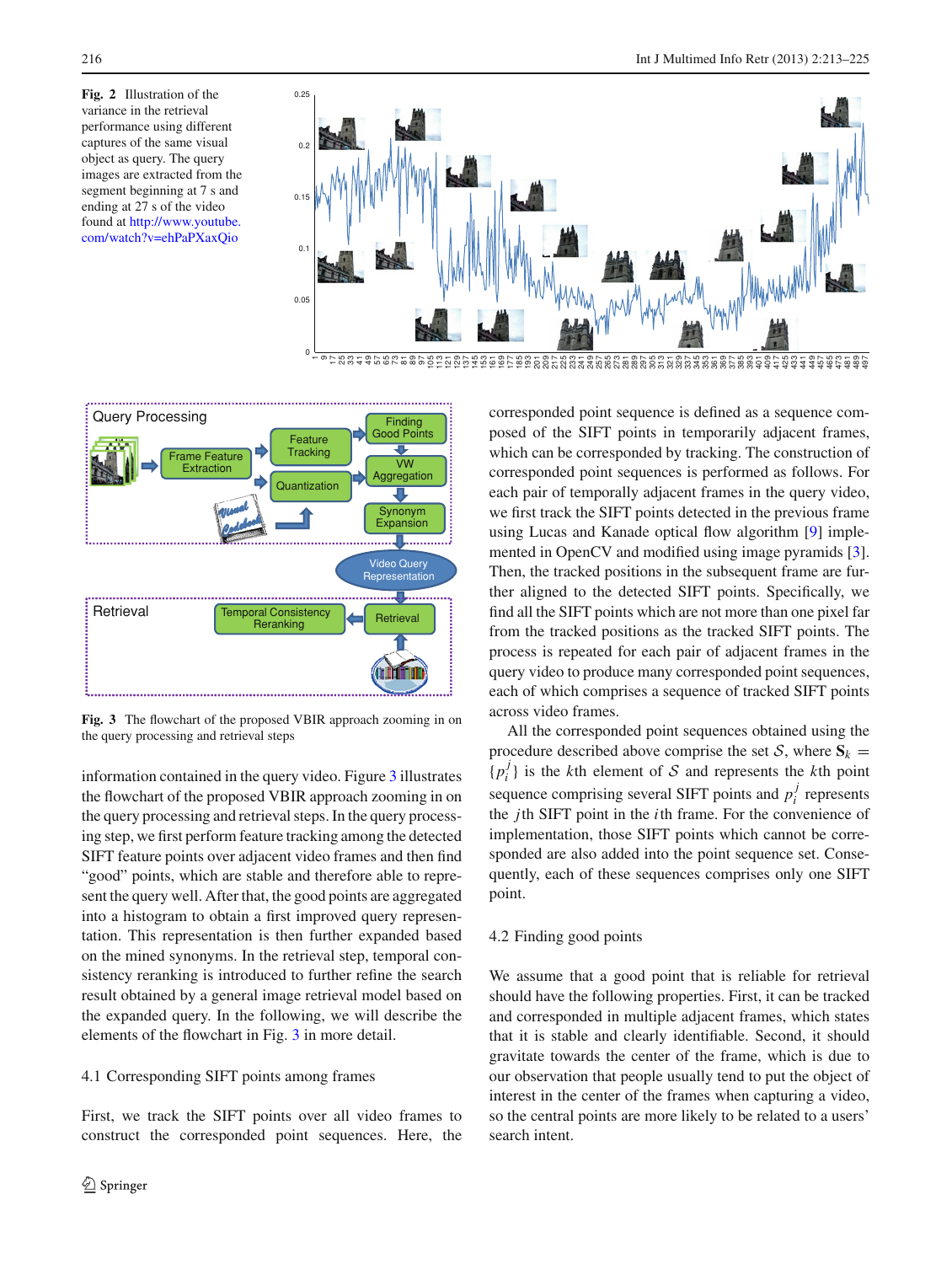Based on the above assumptions, we design a set of criteria to evaluate the goodness of points. For each point  $p_i^j$ , its corresponded point sequence is denoted as  $S(p_i^j)$ . Then, the goodness of  $p_i^j$  is defined by Eq. [\(1\)](#page-4-0) as a combination of two terms, the *stableness* term and the *center-awareness* term,

<span id="page-4-0"></span>
$$
G(p_i^j) = \alpha \times \frac{\text{Len}(\text{Sp}_i^j))}{\text{FrameCount}} + (1 - \alpha) \times \text{Cent}(p_i^j). \tag{1}
$$

Here,  $\alpha$  is a parameter to control the respective contributions from the two terms, and FrameCount is the number of frames in the query video, which is used for normalization. Len( $S(p_i^j)$ ) denotes the number of frames being tracked in the point sequence  $S(p_i^j)$  to represent the stableness of the point. The center-awareness term  $Cent(S)$  is defined to reflect the assumption that the object near the center of the image is of more importance. Considering the occasional departures of intended objects from the central image area, we use the average distance of all the points in the tracked sequence to represent the center-awareness of each point in the sequence. The center-awareness of point  $p_i^j$  is defined as,

$$
\text{Cent}(p_i^j) = -\frac{\sum_{p \in \mathbf{S}(\mathbf{p}_i^j)} d(p,c)}{\text{Len}(\mathbf{S}(\mathbf{p}_i^j)) \times d(0,c)}.
$$
\n(2)

Here, *d* denotes the distance from point *p* to the frame center  $c$ , and  $d(0, c)$  represents the distance from the origin of the frame to the center.

After the goodness of the points has been computed, we select those points with a goodness value larger than a threshold as good points, which will be used to construct the query model, as will be explained in the following sections.

### 4.3 Aggregating visual words

Given the good points selected in all the frames in the query video, we now aggregate them to construct an improved query model as a bag of corresponded visual words. For efficiency reasons, the temporal information of the points is not used in the query representation. However, we noticed that the temporal information may be important to further improve the retrieval result. Hence, we incorporate the temporal information into the reranking process described in Sect. [4.5](#page-5-1) for a trade-off between the retrieval effectiveness and efficiency.

The query video is represented as a histogram, denoted as  $q$ , where each bin  $q_i$  corresponds to a visual word  $w_i$  in the vocabulary. Then, for each visual word, we aggregate its occurrence in all frames, divided by the number of frames in the query video, as the value in the corresponding bin of the query histogram. Representing the query as an aggregated histogram is a convenient way to take into account all the appearances of the query object in different frames with variations including scales, viewpoints, and lighting. It utilizes the redundancy in the video to achieve a comprehensive

representation of the object of interest captured by the query video. In addition, compared with that of fusing the retrieval results using different video frames as query, which requires multiple scan of the database  $[14]$  $[14]$ , the aggregation of visual words into a single query representation makes the retrieval process more efficient.

Even though the aggregated visual words already contain rich information that should be sufficient to enable a more reliable retrieval compared to a single-image query case, we will show in the following that reliability could be improved even further, by mining the video for query synonyms to further expand the query representation.

# <span id="page-4-1"></span>4.4 Synonym expansion

While SIFT features are generally effective for image retrieval, different SIFT descriptors can still be extracted for the same object patch in different images, due to which similar images with large variations cannot be matched well. The visual word quantization, which is used to improve the retrieval efficiency and scalability, makes this problem even more severe since the quantization error brings additional obstacle for matching the image patches.

One of the advantages of a video compared to a single image is that it may contain a wide range of different appearances of the same object. This redundancy provides useful information for deriving the relations between the features extracted in different frames. Stavens et al. [\[17\]](#page-12-13) used such information to learn the parameters for feature description. In this paper, this information is utilized to construct the synonym relations among visual words to partially address the imperfections due to visual word quantization.

For each visual word  $w_i$ , its term count in all frames of the query video is denoted as  $tc_i$ , and the number of points in a corresponded point sequence  $S_k$  being quantized as  $w_i$  is denoted as  $tc_i(S_k)$ . Then we can construct an affinity matrix *M* with the element  $m_{ij}$  defined as follows,

$$
m_{ij} = \frac{\sum_{k} \min(t_{ci}(S_k), t_{cj}(S_k))}{t_{cj}},
$$
\n(3)

with the diagonal elements set to zero.

The affinity matrix is then used to generate a contextual histogram from the aggregated query histogram so that the term counts of synonymous visual words can boost each other to alleviate the problem of quantizing similar feature descriptors into different visual words.

The contextual histogram is generated as,

$$
cq = M \cdot q. \tag{4}
$$

This histogram is then combined with the aggregated query histogram into the new query representation,

$$
q_{\text{new}} = \beta q + (1 - \beta)M \cdot q. \tag{5}
$$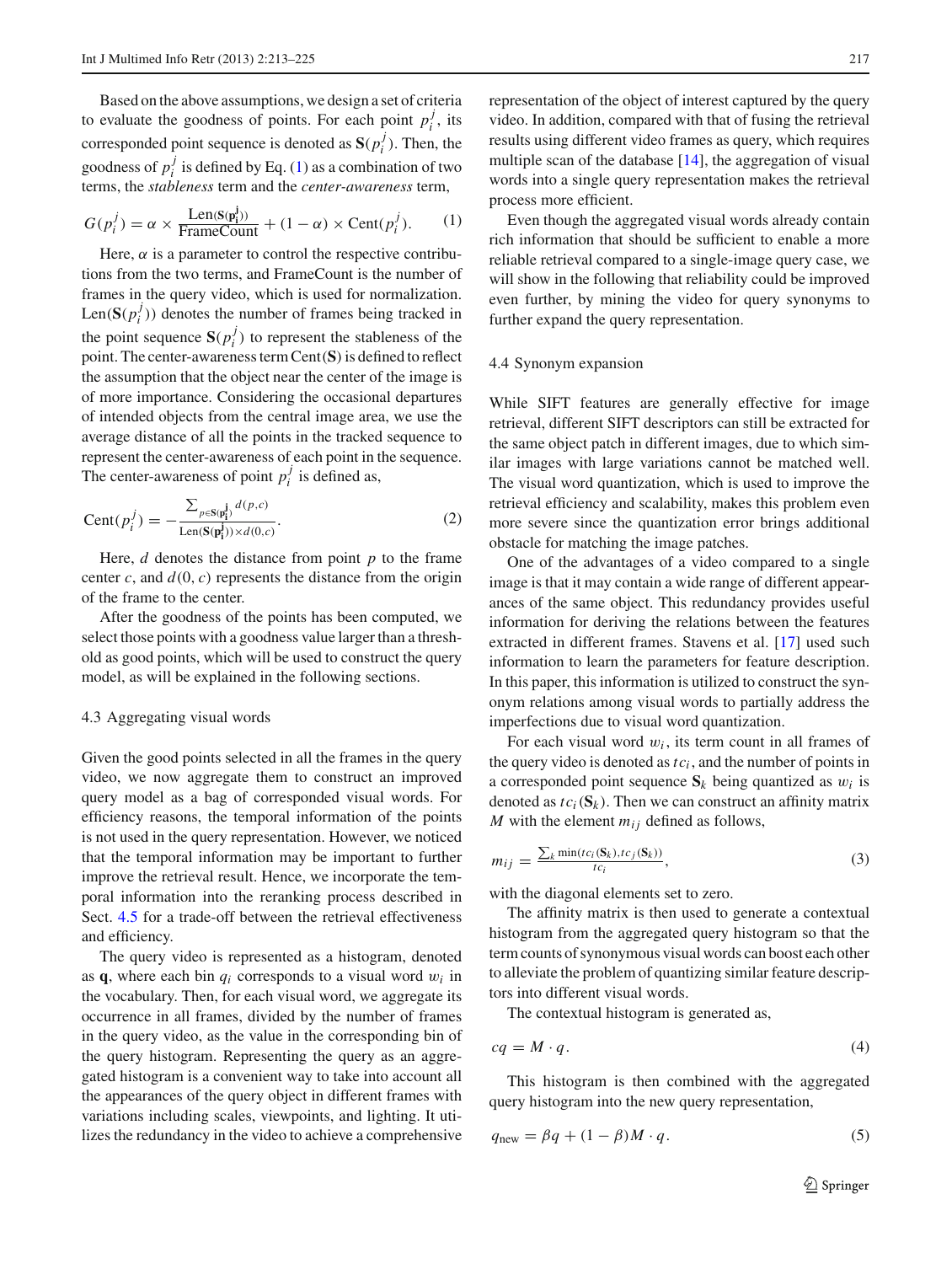Using the new query representation, we can construct the vector space model based on the standard *tf-idf* scoring function known from text information retrieval to compute the similarity between the query video and images in the collection:

$$
q_v = q_{new} \cdot * idf. \tag{6}
$$

Here the operator .∗ stands for element-wise vector multiplication, while *idf* is a vector where *idfi* represents the *idf* (inverted document frequency) of the visual word  $w_i$ .

### <span id="page-5-1"></span>4.5 Temporal consistency reranking

While many frames in the query video have been utilized to achieve a robust query representation, the noisy information spread in the frames may also get aggregated to produce an amplified negative effect on the query quality. Hence, to suppress this negative effect while keeping the advantages of visual word aggregation, we propose a reranking approach to adjust the search result achieved in the above steps by taking the temporal consistency of the visual content into consideration.

The reranking approach is based on our assumption that the false matches between the query video frames and the database images should not be consistent among temporally adjacent video frames. In other words, since temporally adjacent frames usually do not exhibit great changes in their appearance and all contain the object of interest, the similarity scores computed between a relevant image in the collection and adjacent frames in a video should not change greatly. However, for a mismatch, a high similarity score obtained on one video frame, e.g. due to noise in feature representation and capture conditions, will most likely be followed by a low score on the next video frame. In view of this, we choose to rerank the images in the top of the results list based on the temporal consistency information.

For each image  $I_i$  in the top of the results list, we compute the similarity scores between that image and all frames in the query video based on the vector space model with *tf-idf* weighting, denoted as  $v(I_i, F_k)$ , where  $F_k$  represents the *k*th frame in the query video. Then by regarding  $v(I_i, F_k)$  as a function of *k*, we can compute the gradient of the function as

$$
g_i^k = v(I_i, F_{k+1}) - v(I_i, F_k). \tag{7}
$$

The absolute values of the gradients are then averaged to reflect the temporal consistency of the matching scores for temporally adjacent frames:

$$
\tilde{g}_i = \frac{\sum |g_i^k|}{\text{FrameCount}}.\tag{8}
$$

The average gradient is then combined with the similarity score computed in Sect. [4.4](#page-4-1) to obtain a new reranking score for the top-ranked results,

<span id="page-5-2"></span>
$$
r_i = -\tilde{g}_i + \gamma \bar{r}_i,\tag{9}
$$

where  $\bar{r}$  is the initial ranking score.

We noticed that some of the query videos are highly dynamic due to camera shake. For such a query video, all the images in the database may have a high average gradient, which implicitly increases the impact of temporal consistency on reranking. Actually, for the highly dynamic videos we want to decrease the contribution of temporal consistency to reranking, since even for a positive image it cannot achieve a low-average gradient in such cases. We use the mean of average gradients of the top-ranked images as the measure of the dynamics degree of the query video, which is then used to weight the average gradient term to achieve a new reranking function. In this way, the expression in Eq. [\(9\)](#page-5-2) can be modified as

$$
r_i = -\frac{\tilde{g}_i}{\frac{1}{N} \sum_{i=1}^N \tilde{g}_i} + \gamma \bar{r}_i,
$$
\n(10)

where *N* is the number of top-ranked images to be considered in reranking.

### <span id="page-5-0"></span>**5 Efficient implementation**

A naïve implementation of the proposed VBIR approach may be inefficient, leading to a slow query response. Hence, to make the proposed approach applicable in a real-life mobile use scenario, where the realtime query response is required, we propose a pipeline described in this section to further improve the efficiency of the VBIR framework introduced before.

The proposed implementation is based on the client-server architecture. Users capture a video on the client computer or a mobile device and then upload it to the server, which is responsible to process the video and retrieve relevant images. The first issue to be considered is the network transferring. Based on our experiments, transferring a 6 s 10 fps  $320\times240$  video clip over a 3G network will cost about 1.1 s. In other words, it costs on average 18 ms to transfer one video frame. Hence, by adopting the progressive uploading or streaming, the video uploading may become realtime, which means that the whole query video can be transferred to the server in a short time after the video capturing is completed.

To identify the computational bottleneck, we analyze the computational cost of the components of the proposed VBIR framework.[4](#page-5-3) The entire query processing part costs about 650.82 ms for processing a video frame. There, the most time-consuming component is the SIFT feature extraction

<span id="page-5-3"></span><sup>4</sup> The experiments about the computational cost in this paper are performed on a workstation with two dual-core Intel Xeon 2.67 GHz CPUs and 12 GB memory.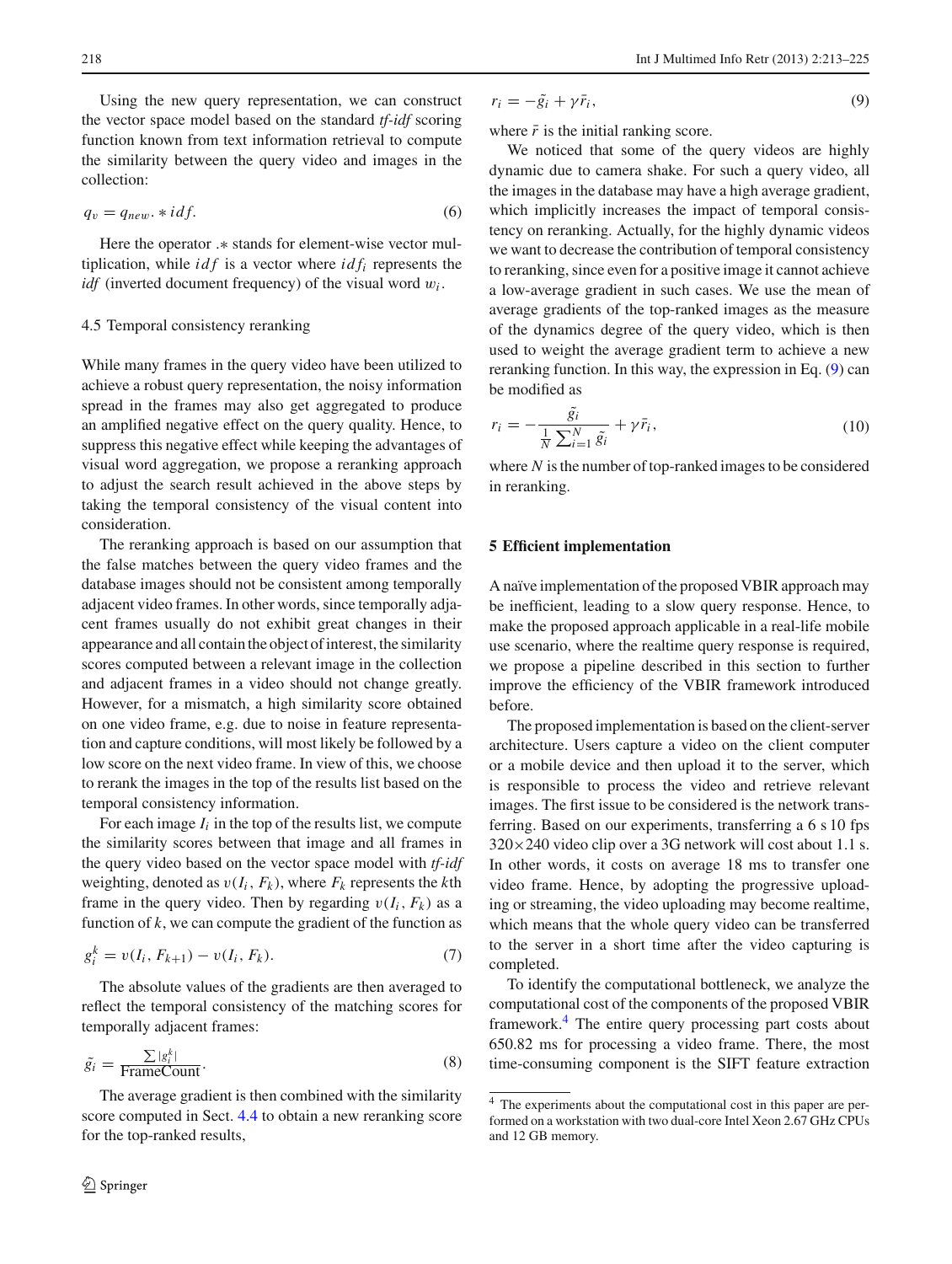

<span id="page-6-0"></span>**Fig. 4** The flowchart of the proposed efficient VBIR implementation

and quantization, which costs about 345.23 and 255.43 ms, respectively. The SIFT feature extraction contains two separate processes, interest point detection and description, and they cost about 99.11 and 243.01 ms, respectively. From these results, it can be observed that the feature description and quantization cost in total about 76.59 % of the computation of query processing, and therefore jointly form the bottleneck of query processing in our VBIR framework, The retrieval step, on the other hand, is efficient. It only takes 1.28 s to handle one query.

Based on the above analysis, we propose an efficient VBIR implementation, as illustrated in Fig. [4.](#page-6-0) Since the processing of different frames is independent of each other, the video query processing can easily be parallelized. We maintain a thread pool comprising three threads, and for each input video frame, a feature point detection thread is created and added into the thread pool. Since the feature description and quantization are time-consuming, we develop a priority queuebased mechanism, so that the most important feature points can be processed in a limited time budget, as will be introduced in Sect. [5.1.](#page-6-1) To further reduce the quantization time, we rely on the fact that the feature points in adjacent frames are often similar and correspond to the same visual words. Hence, we develop a cache-based bi-quantization algorithm for speed-up, as presented in Sect. [5.2.](#page-6-2)

# <span id="page-6-1"></span>5.1 Priority queue-based feature description and quantization

In a realtime image search system, the search results should be returned quickly after the user has finished uploading the query video. Hence, there will be only a limited time budget available for the query video processing. In such a limited time, it may be difficult to process all the detected feature points in the video. Hence, we will maintain a priority queue to keep all the detected feature points for which the description has not been extracted. For each frame, after tracking, the newly detected feature points will be enqueued and the priority of points in the former frames will be updated based on Eq. [\(1\)](#page-4-0). The feature description thread will continuously fetch the feature points from the queue for processing, until the queue is empty or the time budget has been used up.





<span id="page-6-3"></span><span id="page-6-2"></span>**Fig. 5** The frequency of visual words in the query video All\_Souls\_v1

### 5.2 Cache-based bi-quantization

The proposed cache-based bi-quantization algorithm is motivated by the fact that there is a *local consistency* in the visual word quantization for adjacent frames in a query video. Since the adjacent frames are normally very similar to each other, the descriptions of the feature points in adjacent frames also tend to be similar to each other and the quantized words would be identical. Figure [5](#page-6-3) shows the occurrence times of each visual word into which the feature points in a query video are quantized. We can see that 6.60 % visual words occur more than 40 times in the query video All\_Souls\_v1, which corresponds to 50 % feature points.

To utilize the local consistency, we propose a cache-based bi-quantization algorithm, as shown in Algorithm 1. Since the visual word quantization is normally performed using approximate nearest neighbor search, such as *k*–*d* trees [\[12](#page-12-17)], we can adjust the search parameters to trade-off the precision and the time cost. In our approach, we built two quantization methods. One is *Q*h, slow but with high precision, and the

Algorithm 1 Cache-based bi-quantization

- **Require:** a high-precision quantizer  $Q_h$ , a low-precision quantizer  $Q_l$ , and  $N_l$  which is the frame interval for cache refreshing.
- 1: Initialization Set cache  $C = \emptyset$ .
- 2: for Frame  $F_i = F_1$  to  $F_N$  do
- for all Feature point  $P_i$  in  $F_i$  do  $\cdot$ 3:
- $4:$ Quantize  $P_i$  into visual word  $W_i$  using  $Q_i$ :  $W_i$  =  $Q_l(P_j);$
- 5. if  $W_j \in \mathcal{C}$  then
- 6: continue;
- $7:$ else
- $W_i = Q_h(P_i);$ 8:
- $\mathcal{C} = \mathcal{C} \cup \{W_j\};$ 9:
- $10:$ end if
- $11:$ end for
- if  $i\%N_l == 0$  then  $12:$
- $13:$  $\mathcal{C}=\varnothing$
- $14:$ end if  $15:$  end for
-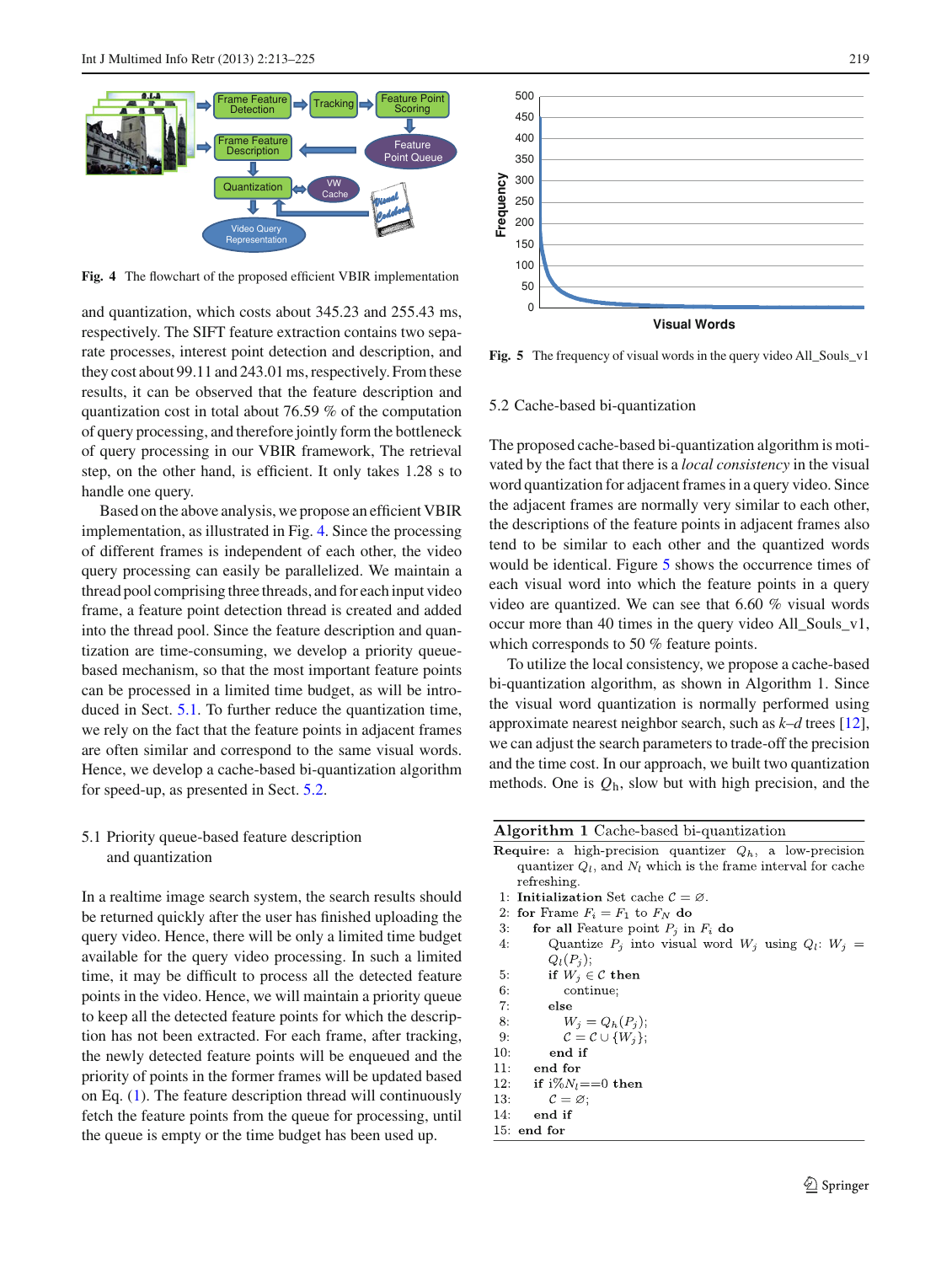|  |  |  |  |  | Table 1 Summary of query video clips used in the experiments |
|--|--|--|--|--|--------------------------------------------------------------|
|--|--|--|--|--|--------------------------------------------------------------|

<span id="page-7-2"></span>

| Query id            | Video url                                  | Begin time (s) | End time $(s)$ |
|---------------------|--------------------------------------------|----------------|----------------|
| All_Souls_v1        | http://www.youtube.com/watch?v=C1hwL-QHiec | $\Omega$       | 6              |
| All_Souls_v2        | http://www.youtube.com/watch?v=V-sn0vkVYXo | 77             | 86             |
| All_Souls_v3        | http://www.youtube.com/watch?v=V-sn0vkVYXo | 152            | 159            |
| All_Souls_v4        | http://www.youtube.com/watch?v=V-sn0vkVYXo | 260            | 280            |
| Ashmolean v1        | http://www.youtube.com/watch?v=2g8G2XDJZZ4 | 6              | 11             |
| Bodleian_Library_v1 | http://www.youtube.com/watch?v=oGkHvCa1hRQ | 6              | 13             |
| Bodleian_Library_v2 | http://www.youtube.com/watch?v=Mxjue1nf6oE | 3              | 8              |
| Bodleian_Library_v3 | http://www.youtube.com/watch?v=XxNhfgL0nUk | 28             | 33             |
| Christ_Church_v1    | http://www.youtube.com/watch?v=L3mvKQorVRY | 16             | 18             |
| Christ_Church_v2    | http://www.youtube.com/watch?v=CCOMJ3boZIY | 18             | 21             |
| Christ_Church_v3    | http://www.youtube.com/watch?v=o4ywV2cQ0Q4 | 7              | 10             |
| Christ Church v4    | http://www.youtube.com/watch?v=o4ywV2cQ0Q4 | 15             | 18             |
| Christ_Church_v5    | http://www.youtube.com/watch?v=o4ywV2cQ0Q4 | 195            | 199            |
| HertFord v1         | http://www.youtube.com/watch?v=jtgRA9Abxs4 | 9              | 17             |
| HertFord v2         | http://www.youtube.com/watch?v=OwxYkWwsgLE | 143            | 144            |
| HertFord_v3         | http://www.youtube.com/watch?v=OwxYkWwsgLE | 158            | 160            |
| HertFord v4         | http://www.youtube.com/watch?v=OwxYkWwsgLE | 168            | 171            |
| Kebel_College_v1    | http://www.youtube.com/watch?v=KpuC-yj_uc0 | 11             | 14             |
| Magdalen_College_v1 | http://www.youtube.com/watch?v=ehPaPXaxQio | 7              | 27             |
| Radcliffe_Camera_v1 | http://www.youtube.com/watch?v=C1hwL-QHiec | 52             | 60             |
| Radcliffe_Camera_v2 | http://www.youtube.com/watch?v=jtgRA9Abxs4 | 64             | 69             |
| Radcliffe_Camera_v3 | http://www.youtube.com/watch?v=qhAVFlSwQ3c | 16             | 18             |
| Radcliffe_Camera_v4 | http://www.youtube.com/watch?v=Pf6JHXhUgtg | 52             | 59             |
| Radcliffe_Camera_v5 | http://www.youtube.com/watch?v=Pf6JHXhUgtg | 67             | 90             |
| Radcliffe_Camera_v6 | http://www.youtube.com/watch?v=OwxYkWwsgLE | 210            | 216            |

other one is  $Q_1$ , which is fast but with a low precision. For each feature point, we firstly use  $Q_1$  to get a rough quantization with a small time cost. To verify the reliability we check whether the quantized word has appeared in the cache. If so, it should be a reliable quantization. If not we further achieve a reliable quantization using the high-precision quantizer *Q*h. For every  $N_1$  frames, the cache will be cleared and refreshed to maintain the locality. In this paper, we simply set  $N_l = 20$ .

# <span id="page-7-0"></span>**6 Experiments**

### 6.1 Experimental setup

To set a benchmark for VBIR and allow for comparison of other methods with the approach proposed in this paper, we first chose the publicly available Oxford building dataset [\[1](#page-12-2)] as the image collection. Then, as explained in Sect. [6.5,](#page-10-0) we also expanded our investigation to a larger, web-scale image collection for the purpose of a more comprehensive evaluation of the algorithm performance. The Oxford building dataset comprises 5,062 images crawled from Flickr $<sup>5</sup>$  $<sup>5</sup>$  $<sup>5</sup>$  using 11 landmarks of Oxford University as</sup> queries. To collect the query videos for our experiments, we used the 11 landmark names as query to search for suitable videos in YouTube. Finally, we obtained 15 videos for 8 landmarks, while for the other 3 landmarks we were not able to find any relevant videos. Since not all the parts in these videos are about the corresponding landmarks, we selected those segments exactly describing the landmarks as query video clips in our experiments. Consequently, 25 video clips were selected as queries, which are summarized in Table [1.](#page-7-2) The ground-truth corresponding to each landmark in the Oxford building dataset is still used as the ground-truth for the video-based image retrieval experiments. The key frames in the query videos and the images in the database were down-sampled to  $300 \times 300$  by preserving the aspect ratio and then SIFT features were extracted. A 100 K visual vocabulary was constructed using Approximate Kmeans [\[7\]](#page-12-20).

The average precision (AP) is used to evaluate the retrieval performance. AP is defined as the average of the precisions computed at all recall levels. The mean average precision (MAP) is the average of the APs across all queries.

#### 6.2 Performance comparison

We implemented QBE-based image retrieval (QBEIR) as a baseline to be compared with the proposed VBIR concept. Specifically, we used each frame in the query videos individually to query the image database to simulate QBEbased image retrieval. The average performance (QBEIR\_E)

<span id="page-7-1"></span><sup>5</sup> [http://www.flickr.com.](http://www.flickr.com)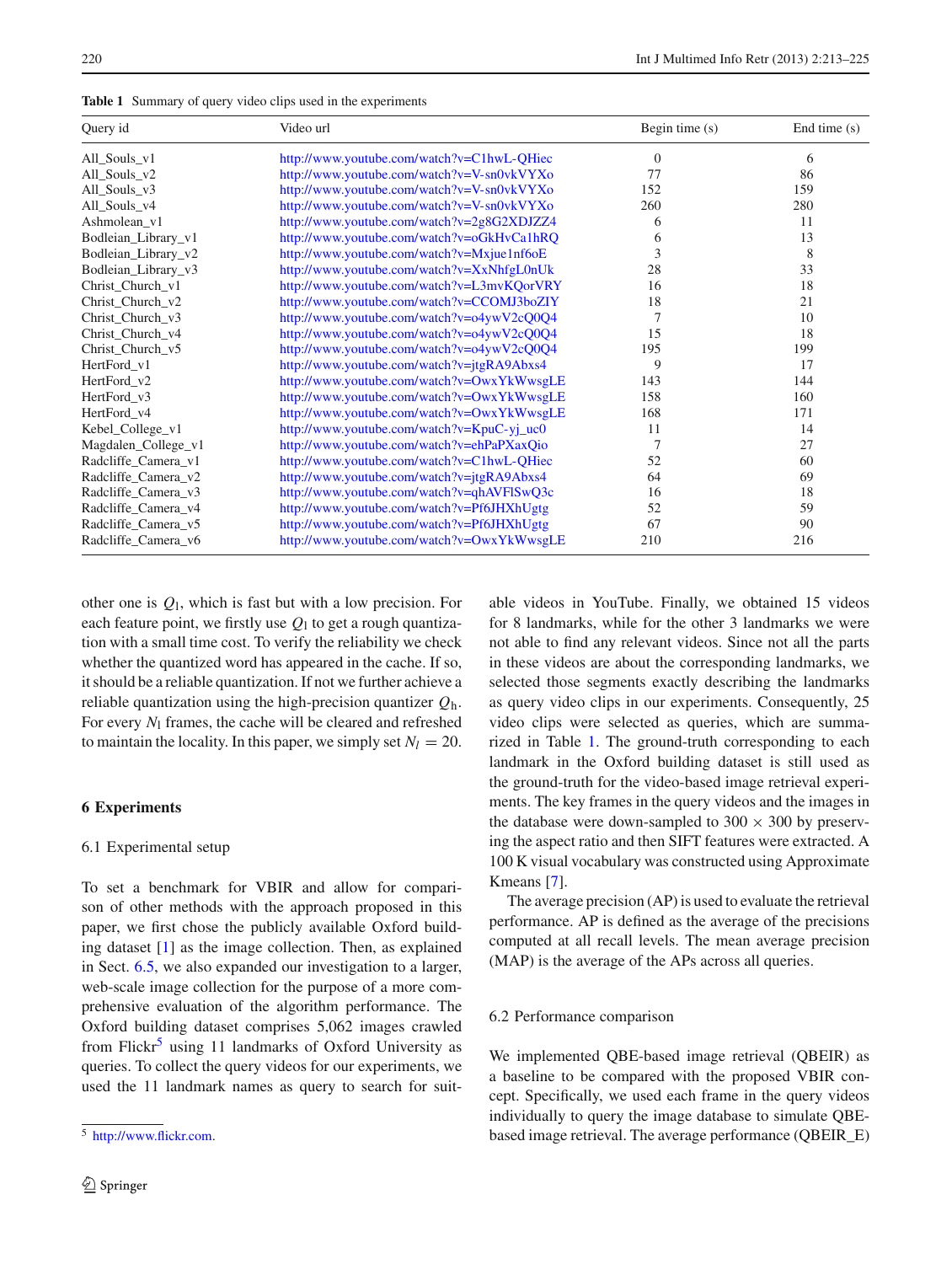<span id="page-8-0"></span>**Fig. 6** The performance comparison of QBE based image retrieval and VBIR on the Oxford building dataset. QBEIR\_E shows the mean and the standard deviation of the MAP of image retrieval using single frames in the query video, QBEIR\_B is the best possible performance of retrieval using a single frame, and VBIR shows the MAP of video-based image retrieval



with standard deviation and the best possible performance (QBEIR\_B) for each query video using different frames as query are illustrated in Fig. [6.](#page-8-0) The methods in [\[14\]](#page-12-8), which fuse the retrieval scores using each frame individually as query are also implemented and used for comparisons, including fusion by summing all scores  $(OLG<sub>S</sub>)$  and fusion by taking the maximum ( $OLG_B$ ).

We can see from Fig. [6](#page-8-0) that OBE-based image retrieval suffers from a dramatic performance variation, which demonstrates its insufficient reliability. Intensive camera motion, e.g., zoom in/out in HertFord\_v1, and large changes of light conditions caused by different shooting angles in Christ\_Church\_v1 and Radcliffe\_Camera\_v1 cause that the object of interest is described at a broad range of capture conditions, which can only in part match the conditions at which collection images have been captured. This causes large variation in the retrieval performance if video frames are used individually as query. However, such information can be put into a good use to improve the retrieval performance by using the whole video clip as query, as proposed in this paper.

The performances of VBIR and QBE-based image retrieval are compared in Fig. [6.](#page-8-0) We can see that the performance of VBIR is significantly better than the expected performance of QBE-based image retrieval. The improvement was computed as 36.37 % in terms of MAP. Furthermore, for 24 among 25 query videos VBIR can achieve a performance boost compared to the average performance of QBE-based image retrieval. In particular, the MAP of VBIR is even larger than the expected performance of QBEIR by a margin of the standard deviation for 19 queries. This demonstrates that the incorporation of the information contained in all video frames has a clear potential for improving the reliability of the retrieval performance. Finally, we can see that VBIR achieves a comparable result with the best possible performance of QBEIR. This means that, using a video as query, we can achieve a result similar to the best one achievable using an arbitrary single image as query.

The proposed VBIR approach further outperforms OLG<sub>B</sub> and OLG<sub>S</sub> by 23.95 and 5.81 % and in 84 and 80 % queries, respectively. While VBIR achieves a better performance compared to its competitors, it also exhibits a better efficiency in terms of the retrieval part. While  $OLG<sub>B</sub>$  and  $OLG<sub>S</sub>$ cost 5.2 s to complete the retrieval part for one query, VBIR only needs 1.2 s for the same task.

For those videos that exhibit significant camera motion while introducing new information such as the object at multiple scales or viewpoints, e.g., Magdalen\_College\_1 and All\_Souls\_2, incorporating multiple frames into the query representation significantly improves the retrieval performance. However, for those videos in which all frames have the same scale and viewpoint, e.g. Christ\_Church\_2, VBIR cannot provide a large benefit since a video in that case hardly contains more useful information than a single image. We believe, however, that when users search for something using videos, it is realistic to expect that camera will move and zoom in/out will be deployed to capture more information. In this sense, VBIR is expected to boost the retrieval performance in most cases, compared to QBE-based image search.

### 6.3 Analysis of the proposed approach

To analyze the effects of each step of our proposed approach, we compare the intermediate results of the three steps, including filter and aggregation, synonyms mining, and temporal consistency reranking in Fig. [8.](#page-9-0) Since the result after temporal consistency reranking is just the result of the complete approach, it is denoted as VBIR in the figure.

It can be observed that by introducing the filter and aggregation step the performance is improved by 0.130 over QBEbased image retrieval and that the performance is boosted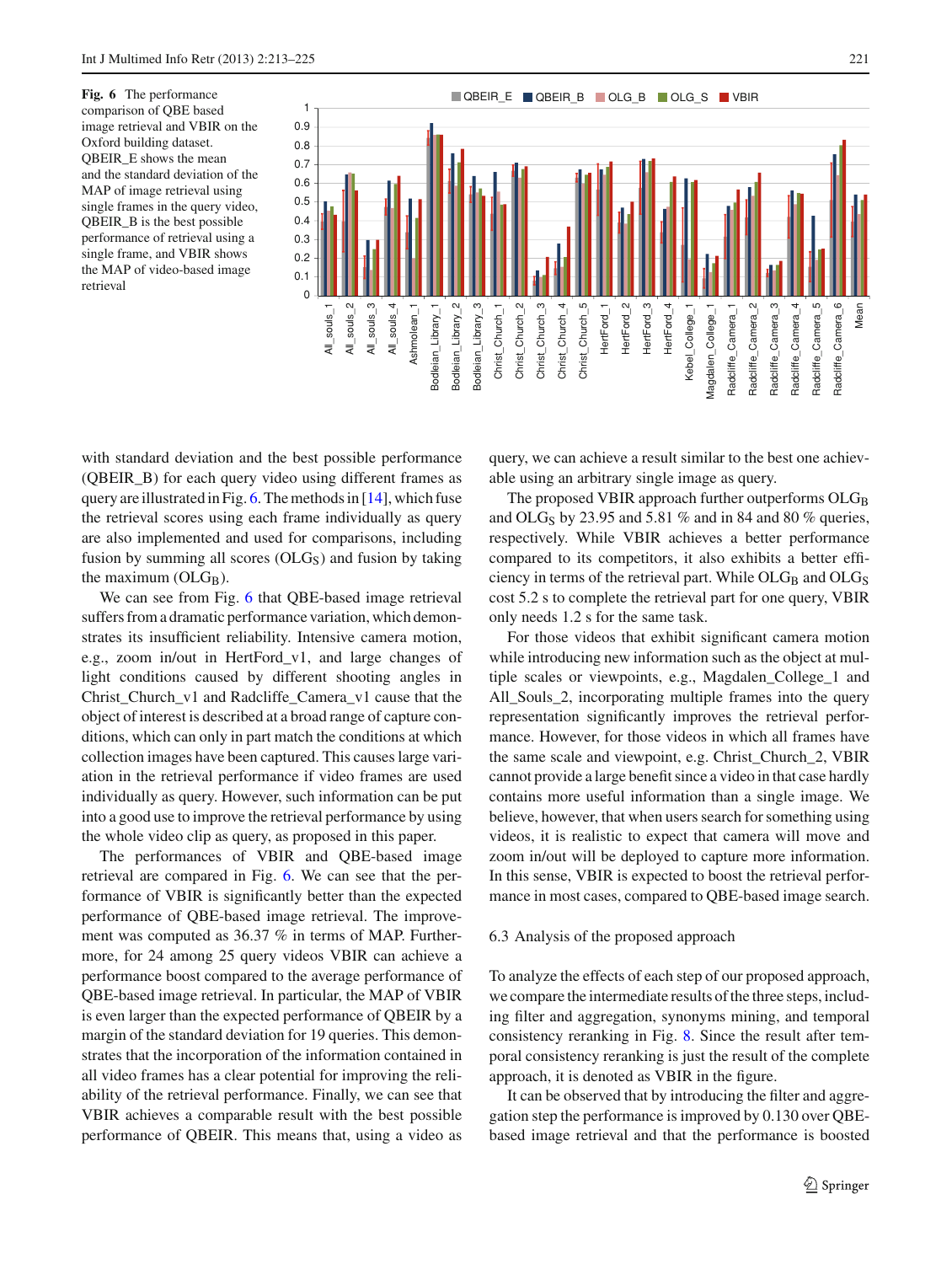



**Fig. 7** The examples of "good" feature points. The *green* points are good points and the *red* ones are those being filtered out.

<span id="page-9-1"></span>for 24 queries. We argue that the reasons for this effect are twofold. First, in the "finding good points" step, the noisy SIFT points are filtered out so that they do not have a negative effect on the retrieval. For example, as shown in Fig. [7,](#page-9-1) the trees in the background are filtered out by our approach. Second, aggregating visual words over all frames collects the appearances of the object taken under different conditions, so that a more comprehensive representation of the query object is constructed to improve the retrieval performance. This is especially useful when a single image can only capture a partial view of the object of interest, which is likely to happen if the user stands near the object with a common camera without ultra-wide-angle lens. For instance, each frame in query Radcliffe\_Camera\_v2 only contains a part of the building while aggregation brings us a full view of the object and therefore a better retrieval performance.

By incorporating the synonyms mining, the performance is further improved by 0.006, as shown in Fig. [8.](#page-9-0) Moreover, we can see that for a large majority of queries, introducing the synonyms boosts the retrieval performance. Among them, we observe that a video with drastic camera motion,

e.g., zoom in/out, such as HertFord\_v1, and light condition changes like Radcliffe\_Camera\_v1 and Christ\_Church\_v1, tends to achieve a larger improvement. Since such videos contain different views of the object of interest due to the camera motion and light condition changes, the synonyms mining can discover the correlation between the visual words under different views or scales. By including the visual word correlation into the retrieval process, the system reliability is further improved.

The temporal consistency reranking step further contributes 0.008 to the overall performance. As illustrated in Fig. [9,](#page-10-1) the temporal consistency assumption is verified to discriminate the positive from negative images. In such query videos, the incorporation of temporal consistency reranking improves the performance significantly. However, we also notice that for some videos the temporal consistency reranking even degrades the performance. For example, on the query HertFord\_v1, the performance is degraded by 0.001 after reranking. By observing the video clip, we found that this query video contains a significant shot (dissolve) change, which breaks the temporal consistency assumption. However, we note that in a real-life VBIR system, a user-captured short video clip is not expected to contain shot changes.

# 6.4 Efficiency

While the above experiments demonstrate that the proposed VBIR approach is effective, it will cost 650.82 ms to process one frame in a query video and therefore it is difficult to apply in a search system where realtime query response is required. In this subsection, we will show that after adopting the proposed efficient implementation, the time can be reduced to less than 300 ms, which makes the system able to



<span id="page-9-0"></span>of each step in our proposed approach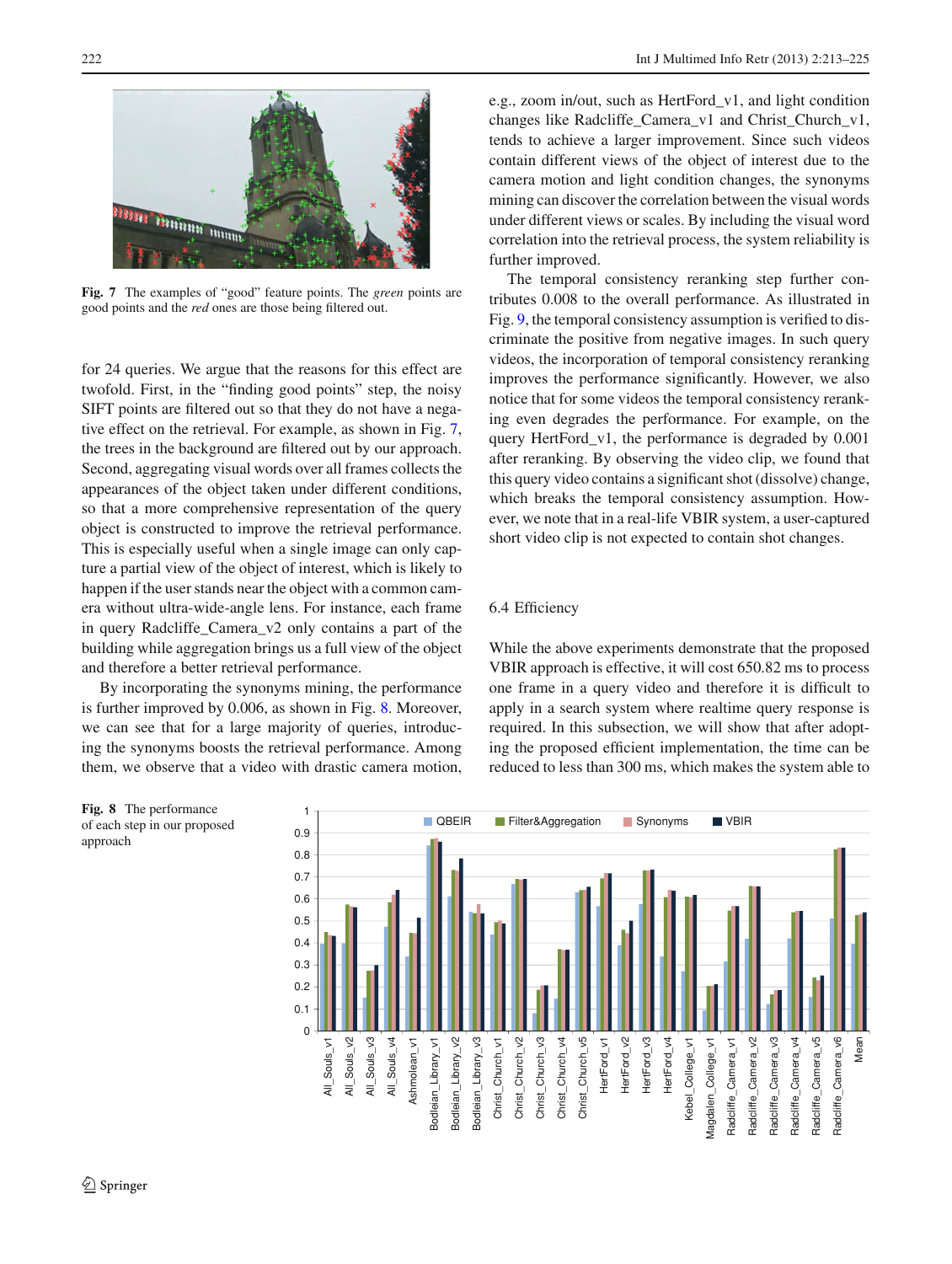

**Fig. 9** The distribution of the average gradients for top 100 images of the query All\_Souls\_v2.

<span id="page-10-1"></span>

<span id="page-10-2"></span>**Fig. 10** The performance comparison between the cache-based biquantization and the baseline quantization method.

process a 10 fps query video in real time with three threads on a normal computer.

Figure [10](#page-10-2) shows a comparison between the proposed cache-based bi-quantization and the baseline quantization approach that quantizes each feature points independently. It can be observed that under the same time budget, the cachebased bi-quantization approach can achieve a better MAP than the baseline. In other words, to achieve the same effectiveness, the cache-based bi-quantization can perform faster. Further, the MAP of the cache-based bi-quantization with *Q*<sup>h</sup> being a 0.9 precision quantizer and  $Q_1$  a 0.5 precision quantizer is 0.5404 and better than that of the baseline quantizer with precision 0.9. However, the quantization time is reduced by 32.80 %, from 0.4 to 0.27 ms for one feature point. Hence, in our experiment, we used the cache-based bi-quantization with 0.9 precision  $Q_h$  and 0.5 precision  $Q_l$ .

From Fig. [11](#page-10-3) we can see that the cache-based biquantization without cache refresh achieves the highest speed but the lowest MAP, which validates the locality of the visual words consistency and demonstrates the necessity for cache refresh. Based on the result, we can set the refresh interval



**Fig. 11** MAP and time for cache-based bi-quantization with different intervals for refreshing the cache.  $\infty$  means no cache refresh.

<span id="page-10-3"></span>

<span id="page-10-4"></span>**Fig. 12** MAP for different percentages of visual words to be filtered out.

to a moderate size, e.g., 20 frames, to achieve a trade-off between the effectiveness and efficiency.

To study the relationship between the MAP and the time cost of the priority queue-based feature description and quantization, we illustrate in Fig. [12](#page-10-4) the respective MAP of filtering out different percentages of feature points to reduce the time cost.We can see that by filtering a small amount of points (less than 30 %) the performance even improves over that using all feature points. This demonstrates the effectiveness of the proposed feature filtering step described in Sect. [4.2.](#page-3-2) By filtering 70 % feature points, we can still achieve 0.4841 MAP, which improves 22.3 % over QBEIR. But the total time for query processing is reduced to 283.12 ms, which can be completed in realtime using three threads.

### <span id="page-10-0"></span>6.5 Experiment on a large-scale dataset

To further demonstrate the effectiveness of the proposed VBIR approach, we performed another experiment on a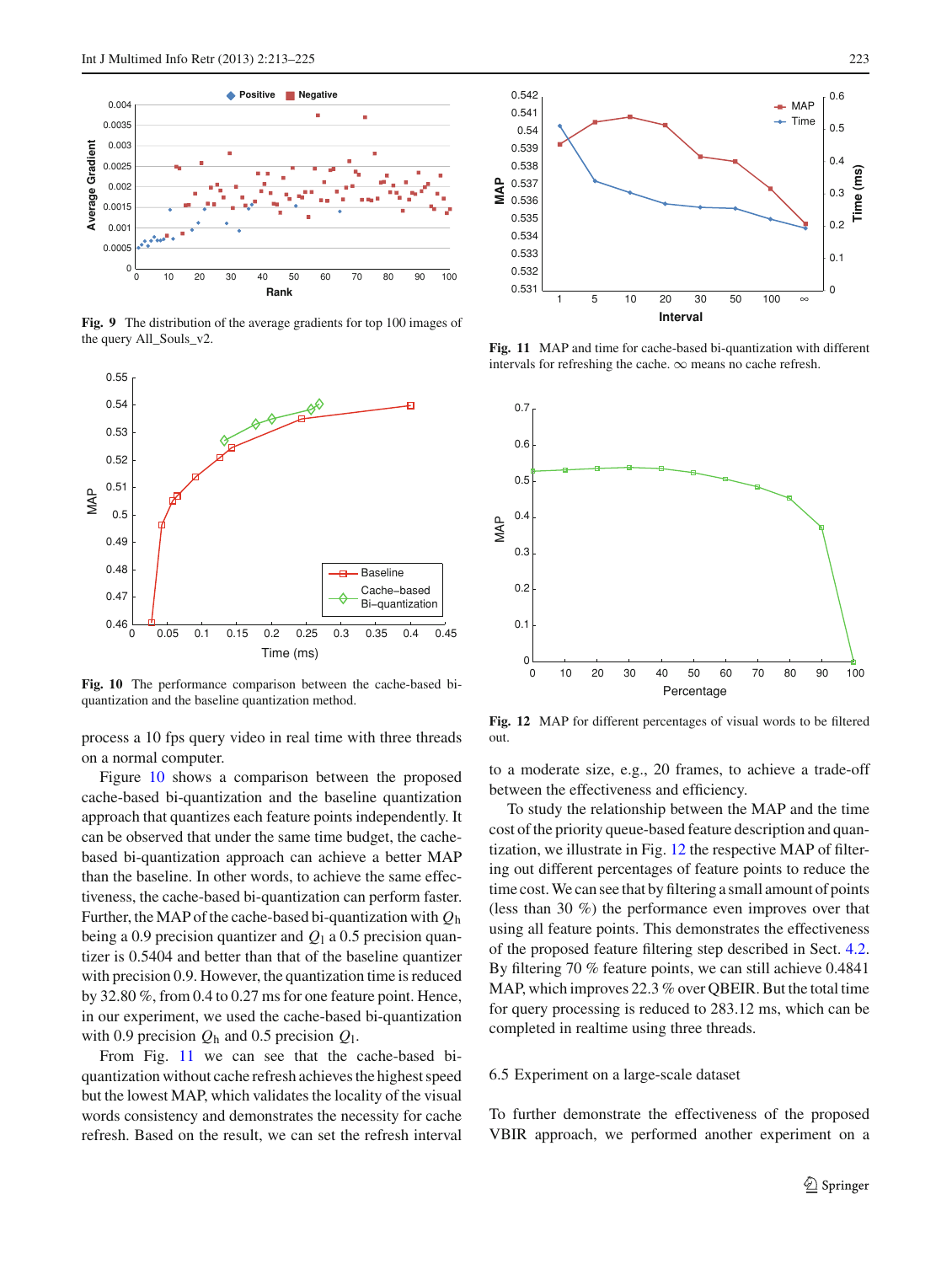<span id="page-11-1"></span>



large-scale dataset. The videos of Oxford university buildings we crawled from YouTube were still employed as queries, but the database was composed of not only the images in Oxford building dataset, but also one million images collected from Flickr. Finally the database comprises totally 1,004,834 images. The performance of our proposed VBIR approach, and the expected and the best performance of QBE are shown in Fig. [13.](#page-11-1)

By comparing Figs. [6](#page-8-0) and [13](#page-11-1) we can see that when the database scales up, the retrieval performance of QBE drops significantly. Specifically, the MAP of QBEIR\_E decreases from 0.396 to 0.285 when the scale of the database increases from 5 K to 1 M. This shows that the QBE-based approach is less robust and less scalable than VBIR, which still achieves 0.461 MAP for 1 M database. Moreover, we found that on the large-scale dataset, VBIR even outperforms the best possible performance of QBE (QBEIR\_B), which further demonstrates the effectiveness and reliability of VBIR.

# <span id="page-11-0"></span>**7 Conclusion and future work**

We proposed in this paper a new image search framework that we refer to as the VBIR framework. VBIR makes it possible to search for images and related information using a short video clip taken on the object of interest as query. The approach underlying the proposed framework includes mining of the useful information from all frames of the query video and using this information to refine the query representation, and in this way improve the retrieval performance. The experimental results show that VBIR significantly improves the retrieval reliability over that of using a single image as query.

Since VBIR as a paradigm is particularly of importance for the mobile use scenario, where visual queries are captured using a mobile device, we also addressed the efficiency of VBIR framework implementation to make it deployable in a practical (mobile) use case.

We envision four main directions for future work building on the insights presented in this paper. First, we will focus on utility aspects of the VBIR concept and further investigate the expected properties of the acquired query videos and their relation to a users' search intent based on the typical user behavior when capturing videos for VBIR. Domain-related insights collected here will help us to further improve the framework from the design and implementation perspective. Second, we will expand the VBIR concept to investigate other possibilities for drawing benefit from the rich information contained in a video to improve the effectiveness and efficiency of query representation. One possibility is to generate a 3D object model from the query video clip and then use that to retrieve images in the database. The other is to discover useful information from the aspects typical for the video nature of the query, like motion patterns, to efficiently process the video query and prepare it for search. Third, the efficiency of the VBIR implementation could be further improved by relying on more efficient features, e.g. SURF [\[2](#page-12-14)]. To identify the fourth direction for future research, we note again that the goal of this paper was to investigate the potential of VBIR to improve the image search performance relative to the conventional search using a single image as query. However, to achieve significant improvement in the search performance in the absolute sense, a broader investigation